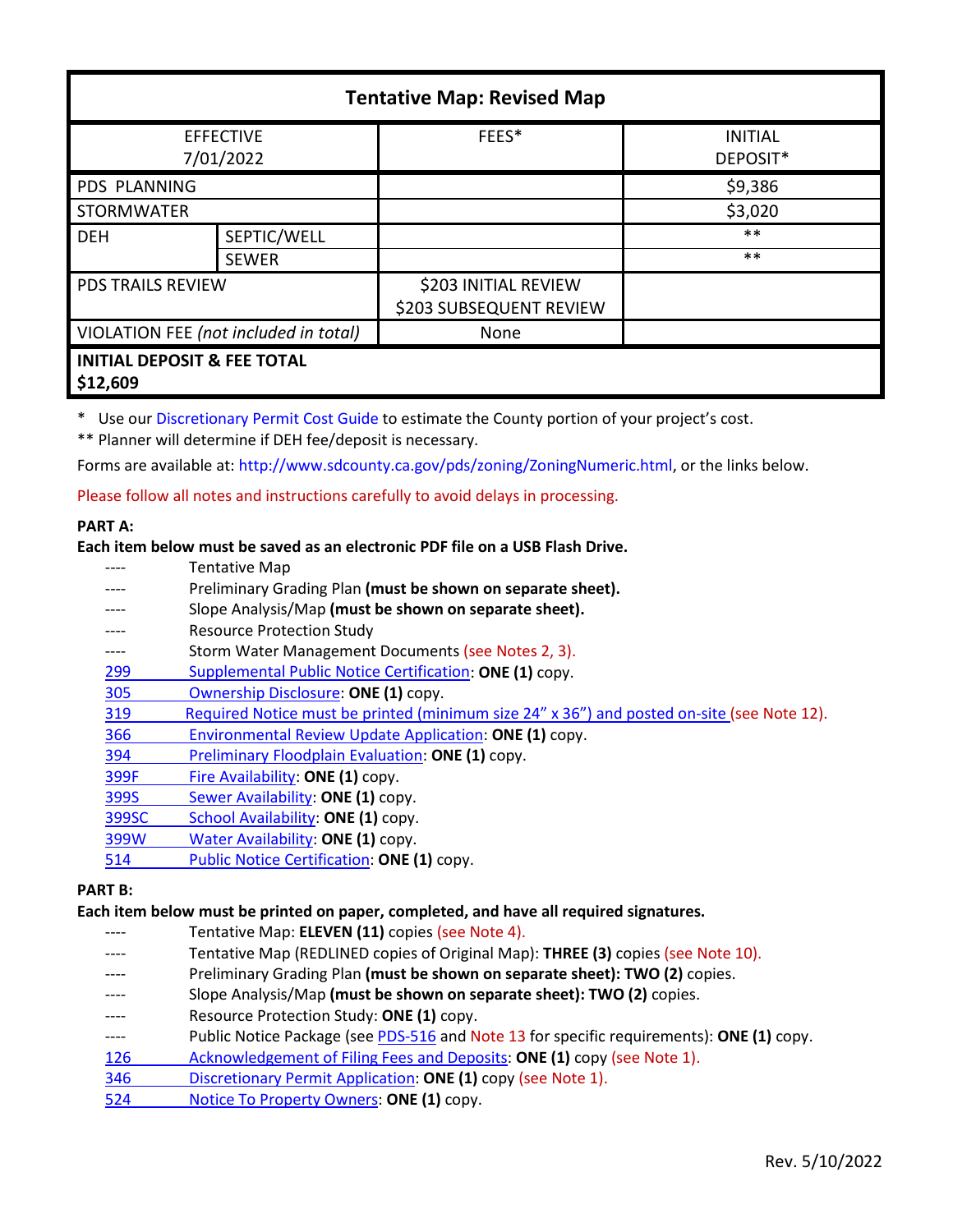## **Storm Water Management Documents:**

- **Step 1:** [Storm Water Intake Form for All Permit Applications:](http://www.sandiegocounty.gov/content/dam/sdc/pds/zoning/formfields/SWQMP-Intake-Form.pdf) **ONE (1)** copy (see Notes 2, 3).
- **Step 2: As determined by the Intake Form above, complete the required SWQMP below.** [Standard Project SWQMP:](http://www.sandiegocounty.gov/content/dam/sdc/pds/zoning/formfields/SWQMP-Standard.pdf) **ONE (1)** copy (see Notes 2, 3). **Or**
	- [Priority Development \(PDP\) SWQMP:](https://www.sandiegocounty.gov/content/sdc/dpw/watersheds/DevelopmentandConstruction/BMP_Design_Manual.html) **ONE (1)** copy (see Notes 2, 3).

#### **PART C:**

#### **All items below are for your information. Please do not bring in these items.**

- 209 [Defense and Indemnification Agreement FAQs](http://www.sdcounty.ca.gov/pds/zoning/formfields/PDS-PLN-209.pdf)
- [298 Supplemental Public Notice Procedure](http://www.sdcounty.ca.gov/pds/zoning/formfields/PDS-PLN-298.pdf)
- [374 Resource Protection Study](http://www.sdcounty.ca.gov/pds/zoning/formfields/PDS-PLN-374.pdf)
- 491 [Tentative Map Applicant Guide for Time Extension, Revised Maps/ Expired Maps](http://www.sdcounty.ca.gov/pds/zoning/formfields/PDS-PLN-491.pdf)
- [515 Public Notice Procedure](http://www.sdcounty.ca.gov/pds/zoning/formfields/PDS-PLN-515.pdf)
- [516 Public Notice Applicant's Guide](http://www.sdcounty.ca.gov/pds/zoning/formfields/PDS-PLN-516.pdf)
- [906 Signature Requirements](http://www.sdcounty.ca.gov/pds/zoning/formfields/PDS-PLN-906.pdf)

#### **NOTES:**

# 1. **IMPORTANT:**

A Registered Property Owner **MUST SUBMIT** a **Signed Letter of Authorization** for an Agent if; An Authorized Agent signs the PDS-346 form and is not the registered owner of the parcel.

Or, the parcel is owned by two or more registered owners.

Or, not all of the registered owners are signing the PDS-346 form.

Or, the Authorized Agent is not the Financially Responsible Party.

Or, the parcel is owned by a Corporation.

## **ADDITIONALLY:**

Financially Responsible Party **MUST SIGN** form PDS-126.

Financially Responsible Party **INFORMATION MUST MATCH EXACTLY** on form PDS-126 Authorized Agent **may sign** form PDS-346 **ONLY IF ATTACHED** to a **Signed Letter of Authorization.** 

- 2. Save each complete Study, Report, Plot Plan, Map, etc., as an electronic PDF file onto ONE (1) USB Flash Drive. Provide only ONE (1) USB Flash Drive. Submit only the requested files. Files CANNOT have any security restrictions or passwords. Please name each PDF file on the USB Flash Drive based on the "Title or Type" of document being submitted (examples: Plot Plan, Resource Protection Study, Grading Plan). Please note: the USB Flash Drive will not be returned.
- 3. The Storm Water Intake Form determines whether a project requires a Standard SWQMP or Priority Development Project (PDP) SWQMP. These forms and documents must be submitted on paper and as PDF files on the USB Flash Drive and have all required signatures.
- 4. All Maps are to be stapled together in sets and folded to 8½" x 11" with the lower right-hand corner exposed.
- 5. If the parcel is on septic sanitation system and/or well system, then Health Department (DEH) certification is required.
- 6. Refer to Section 81.310 of the Subdivision Ordinance. Revision is used for map alterations that are requested after the Resolution of Conditions has been issued (Map has been approved).
- 7. Project goes to local Community Planning Group and/or Design Review Board for recommendation.
- 8. If the application does not include revisions to the previously approved lot/road configuration, the requirements to submit maps and a Resource Protection Ordinance Study can be waived.
- 9. If project is a violation, plans must have Code Compliance Officer's stamp before accepting the application.
- 10. REDLINED copies of the Original Map must illustrate proposed changes to the street and/or lot configuration.